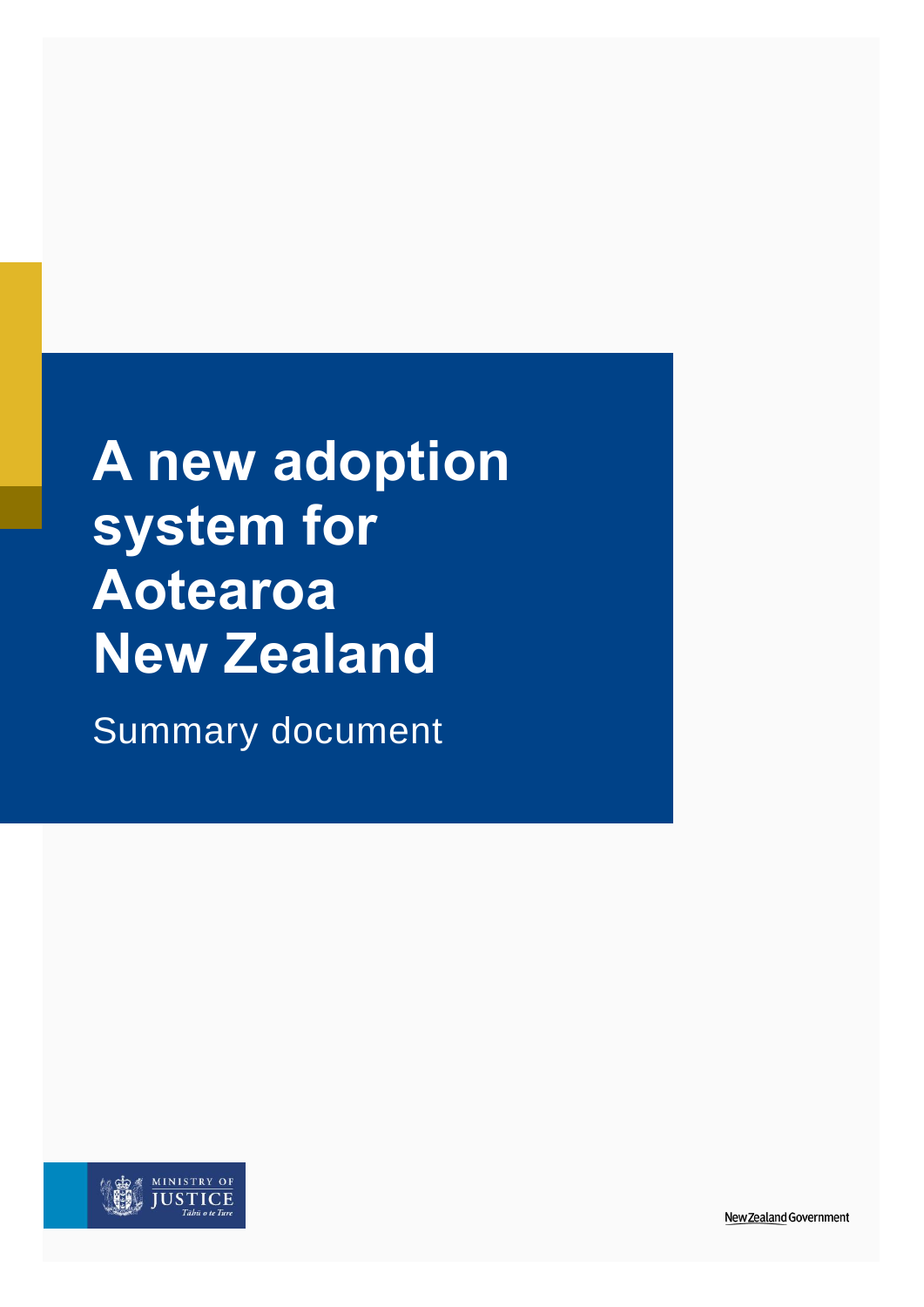Although all reasonable steps have been taken to ensure the accuracy of the information contained in this document, Te Tāhū o te Ture - Ministry of Justice disclaims any and all responsibility for any inaccuracy, error, omission, or any other kind of inadequacy, deficiency, or flaw in, or in relation to, the information; and fully excludes any and all liability of any kind to any person or entity that chooses to rely upon the information.

**ISBN** 978-0-478-32495-2

Published by the Ministry of Justice June 2022 © Crown Copyright

Ministry of Justice The Justice Centre, 19 Aitken Street DX SX10088, Wellington New Zealand

**T** +64 4 918 8800 **F** +64 4 918 8820 **E** [info@justice.govt.nz](mailto:info@justice.govt.nz) **W** [www.justice.govt.nz](http://www.justice.govt.nz/)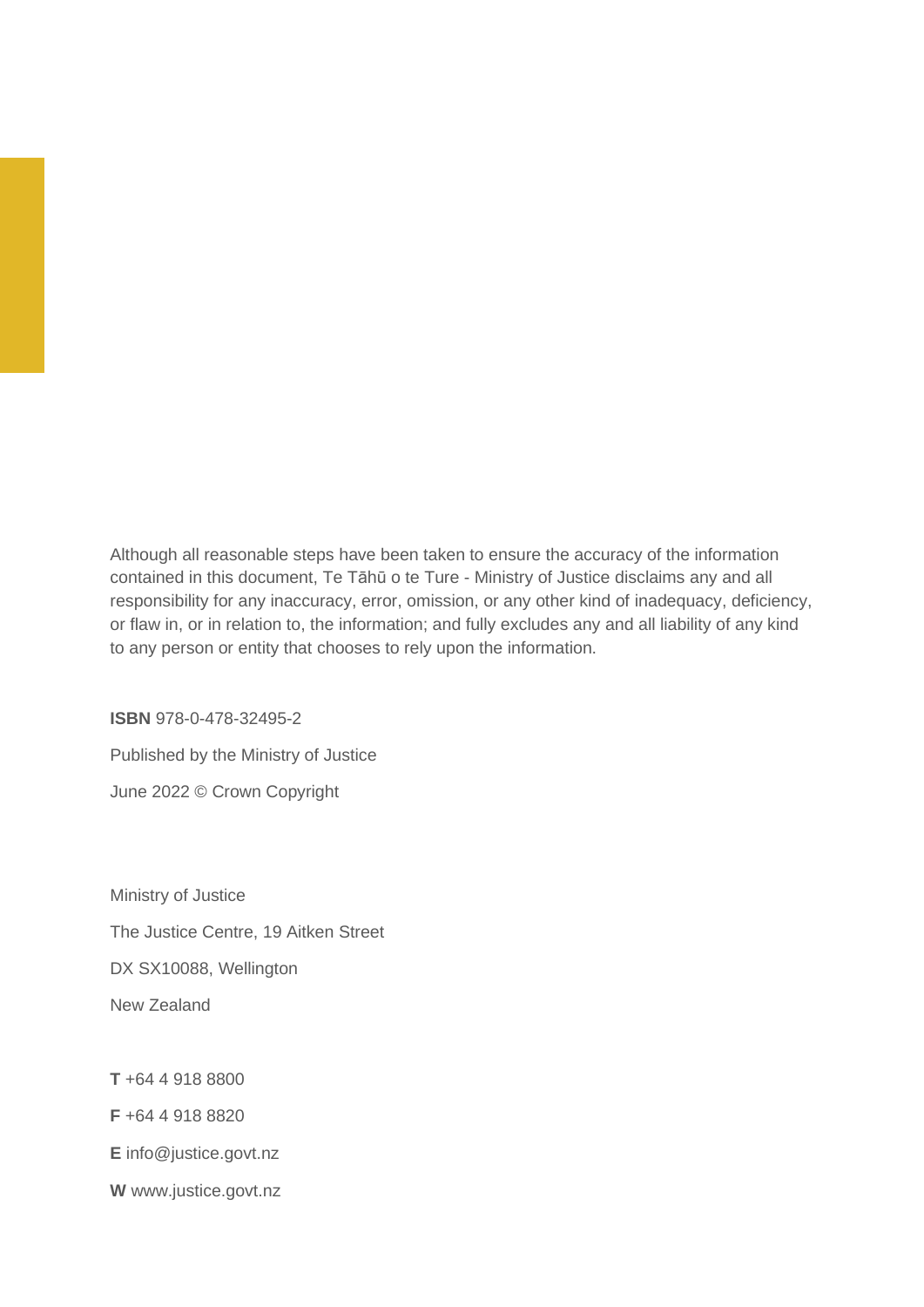### **We want to hear from you**

We want to hear your views on the options for reform we're considering and any other ideas you might have for what adoption law could look like. Your views will be used to help us come up with final adoption policy and proposals.

### **How to have your say**

This summary document outlines the full discussion document and the reform options we're considering. A copy of the full discussion document can be found on the Adoption Law Reform webpage: [www.justice.govt.nz/adoption-law-reform.](http://www.justice.govt.nz/adoption-law-reform)



You can share your views online by completing the submission form available at [consultations.justice.govt.nz](https://consultations.justice.govt.nz/)

You can also write your own submission and email it to [adoptionlaw@justice.govt.nz](mailto:adoptionlaw@justice.govt.nz) or post it to:



Adoption Law Reform Ministry of Justice Free Post 113 PO Box 180 Wellington 6140



If you have any questions about this summary document or the Adoption Law Reform project, please contact [adoptionlaw@justice.govt.nz](mailto:adoptionlaw@justice.govt.nz)

Translated and accessible versions of this document, including a Te Reo Māori version, are available on the Adoption Law Reform webpage above.

### **Closing date to share your views**

The closing date for all submissions is **5pm Sunday, 7 August 2022**. Submissions received after this time will be considered on a case-by-case basis.

### **Targeted engagement with Māori**

Many options in the discussion document will be of interest to Māori. We are planning targeted engagement with Māori during the engagement period, consistent with the Crown's obligations to actively protect tino rangatiratanga under Article 2, and to enable Māori to participate in legislative change under Article 3 of Te Tiriti o Waitangi.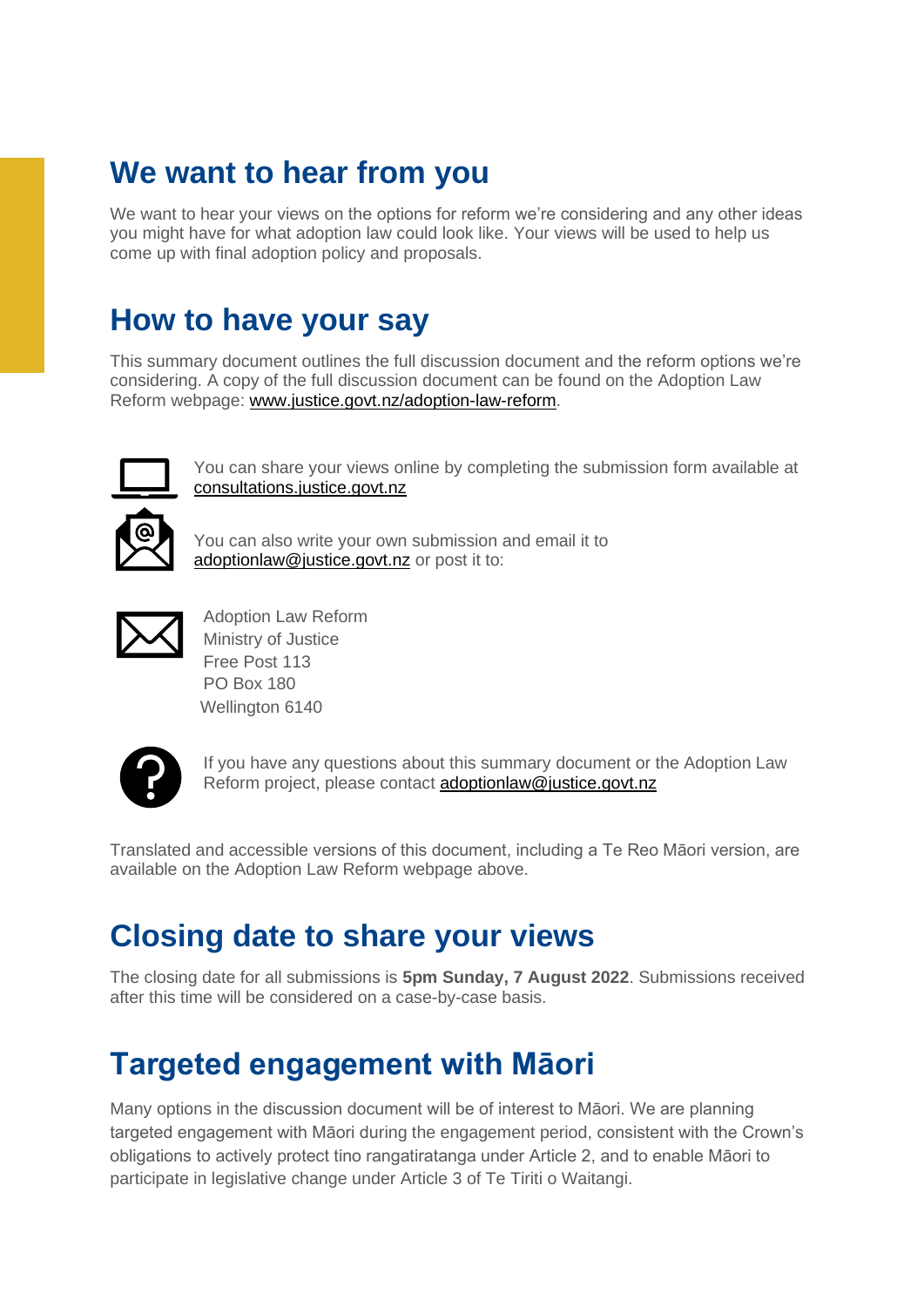If you identify as Māori and would like to be involved in that engagement, please let us know by contacting us at [adoptionlaw@justice.govt.nz.](mailto:adoptionlaw@justice.govt.nz)

### **Privacy and Official Information**

Please note that your submission may be subject to a request to te Tāhū o te Ture - Ministry of Justice for information under the Official Information Act 1982. Personal details can be withheld under the Act, including your name and address. If you do not want any information you provide to be released, please state this clearly and explain why. For example, you may wish for some information to be kept confidential because it is sensitive personal information. Te Tāhū o te Ture - Ministry of Justice will take your views into account when responding to such requests.

The Privacy Act 2020 governs how the Ministry collects, holds, uses, and shares personal information about you and the information you provide. You have the right to be given and correct this personal information.

Te Tāhū o te Ture - Ministry of Justice's full privacy policy can be found here: [https://consultations.justice.govt.nz/privacy\\_policy/](https://consultations.justice.govt.nz/privacy_policy/)

#### **What this document doesn't cover**

#### **Past adoption practice**

This discussion document doesn't have options that directly address the harms of past adoption practice. Past adoption practice is being considered by the Royal Commission of Inquiry into Abuse in State Care and in the Care of Faith-Based Institutions ('the Royal Commission').

#### **Whāngai**

This document doesn't have any options relating to whāngai. Instead, the Government will be separately engaging with Māori on whether there should be any changes to the way the law treats whāngai and, if so, how those changes should be progressed. If you're interested in being a part of that process, please contact us at [adoptionlaw@justice.govt.nz.](mailto:adoptionlaw@justice.govt.nz)

#### **Surrogacy**

We don't include any options on surrogacy and the adoption process in this document. The Law Commission has recently released its report, Te Kōpū Whāngai: He Arotake | Review of Surrogacy. The Government will consider the recommendations in that report separately. If a Bill is created as a result, you will have opportunities to comment on the content of it when it reaches Select Committee stage.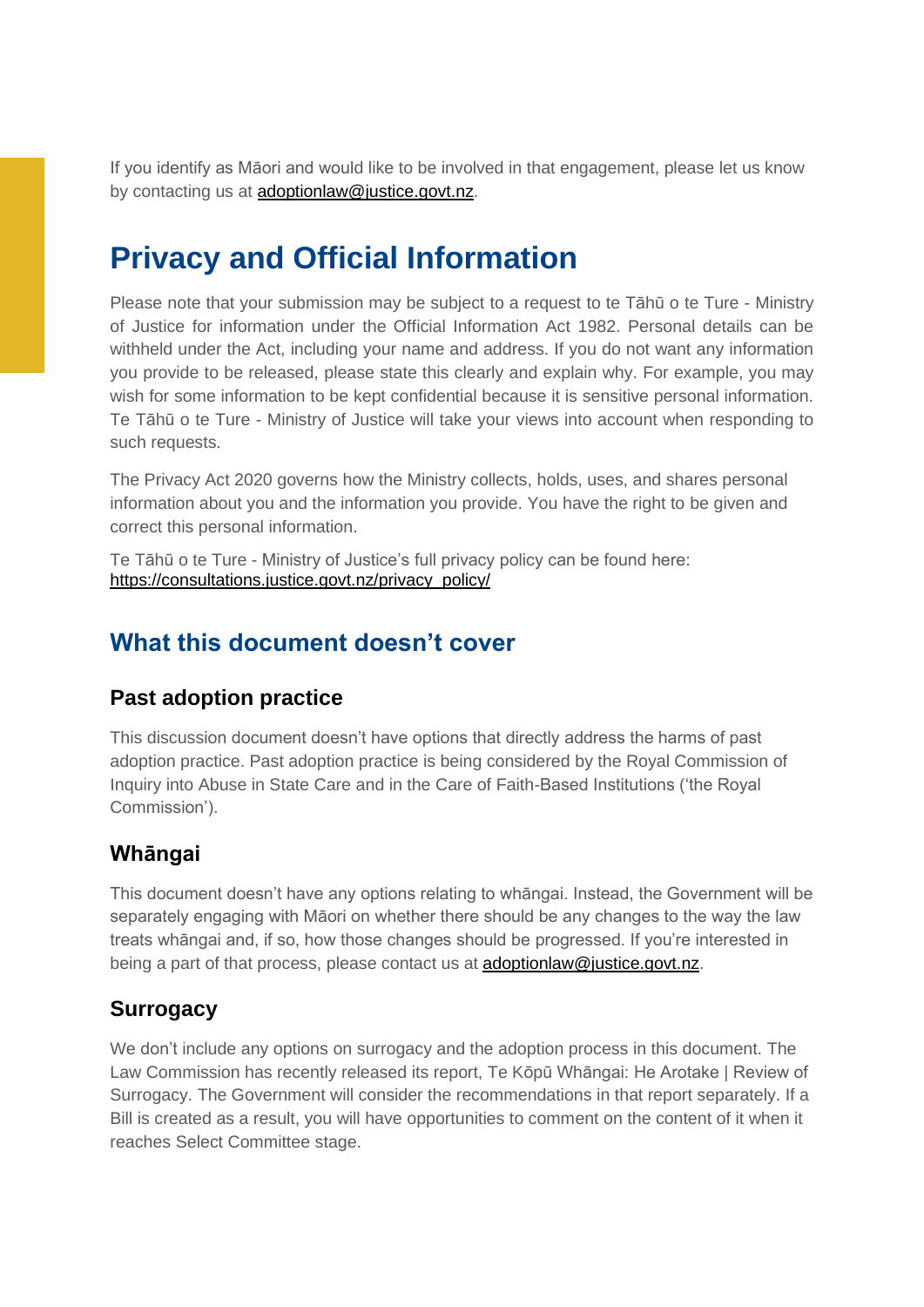### Introduction

In June 2021 we released a discussion document asking people to share their thoughts about current adoption laws and some ideas for change. We heard from over 270 people and organisations from a range of different backgrounds and experiences. We're very grateful for the time, effort and emotional energy people put into engaging with us. We hope that people can see their feedback reflected in the options set out in this document.

Almost everyone we heard from agreed our adoption laws need changing and that more needs be done to protect adopted people's rights. People told us that adoption shouldn't cut the legal ties between the adopted person and their birth family. They said it's important for people who have been adopted, their parents, and their wider family and whānau, including their descendants, to be able to access information.

This document summarises the discussion document which sets out options we're considering for a new adoption system. The options are forward-looking, and have been developed based on what we heard last year and our own research. Together, the options could create a new adoption system that is child-centred and has practical measures that place importance on the voices of children and safeguard their rights, best interests, and welfare. Adoptive parents would have a legal status to support a permanent and enduring parent-child relationship, while the adopted person's legal and whakapapa connections to birth family and whānau would be preserved.

We want to hear your thoughts on the options in this document. Some options you may agree with; some you may disagree with; and with some you may think we've missed something. We want to hear your views on all of these matters.

The options in this document are not final. Your views will be used to help work out what the final proposals should look like. The Government will then decide whether to progress reform and what changes to make. This might result in new adoption laws.

Ngā mihi nui ki a koe - thank you again for sharing your views with us.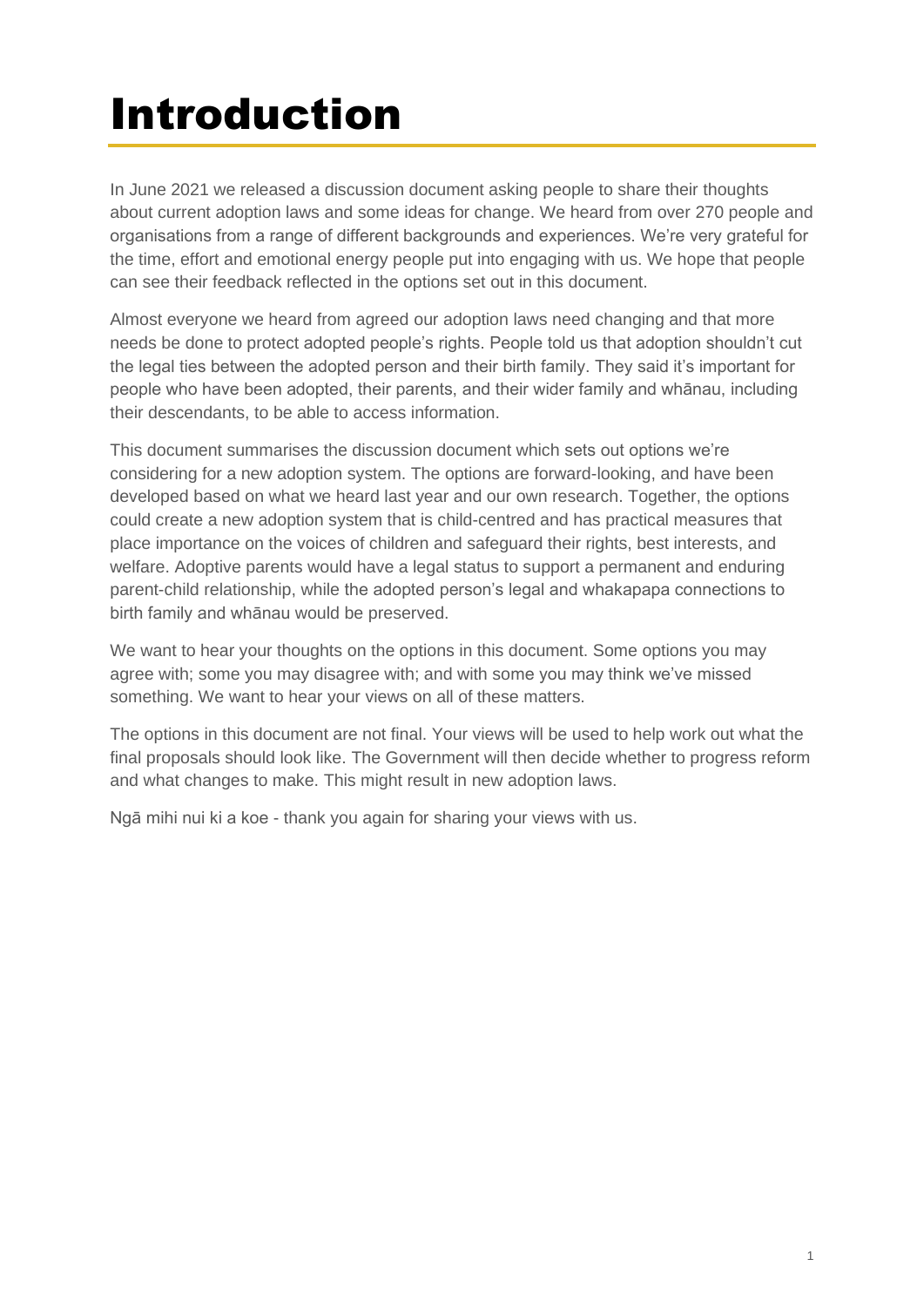## Purpose and principles

#### **Purpose of adoption**

We think that the law should set out a purpose for adoption. This purpose will help guide decision-making and reflects good practice for creating laws.

We want to hear your views on the purpose of adoption we are considering, which is that adoption:

- is a service for a child, and is in their best interests
- will create a stable, enduring and loving family relationship, and
- is for a child whose parents cannot or will not provide care for them.

### **Principles for adoption**

We think that the law should include a set of principles to guide adoption decisions and make the underlying values of the system clear:

- that the long-term well-being and best interests of the child or young person are the first and paramount consideration
- that a child is encouraged and supported to participate and give their views in adoption processes, and that their views are considered
- the preservation of, and connection to, culture and identity
- the protection of whakapapa
- recognition of the whanaungatanga responsibilities of family, whānau, hapū, iwi and family group
- recognition that primary responsibility for caring for a child lies with their family, whānau, hapū, iwi and family group
- that family and whānau should have an opportunity to participate and have their views taken into consideration, and
- openness and transparency.

We want to hear what you think of the quiding principles for adoption we are considering. We also want to know if you think there are any principles missing or whether we need a specific te Tiriti principle.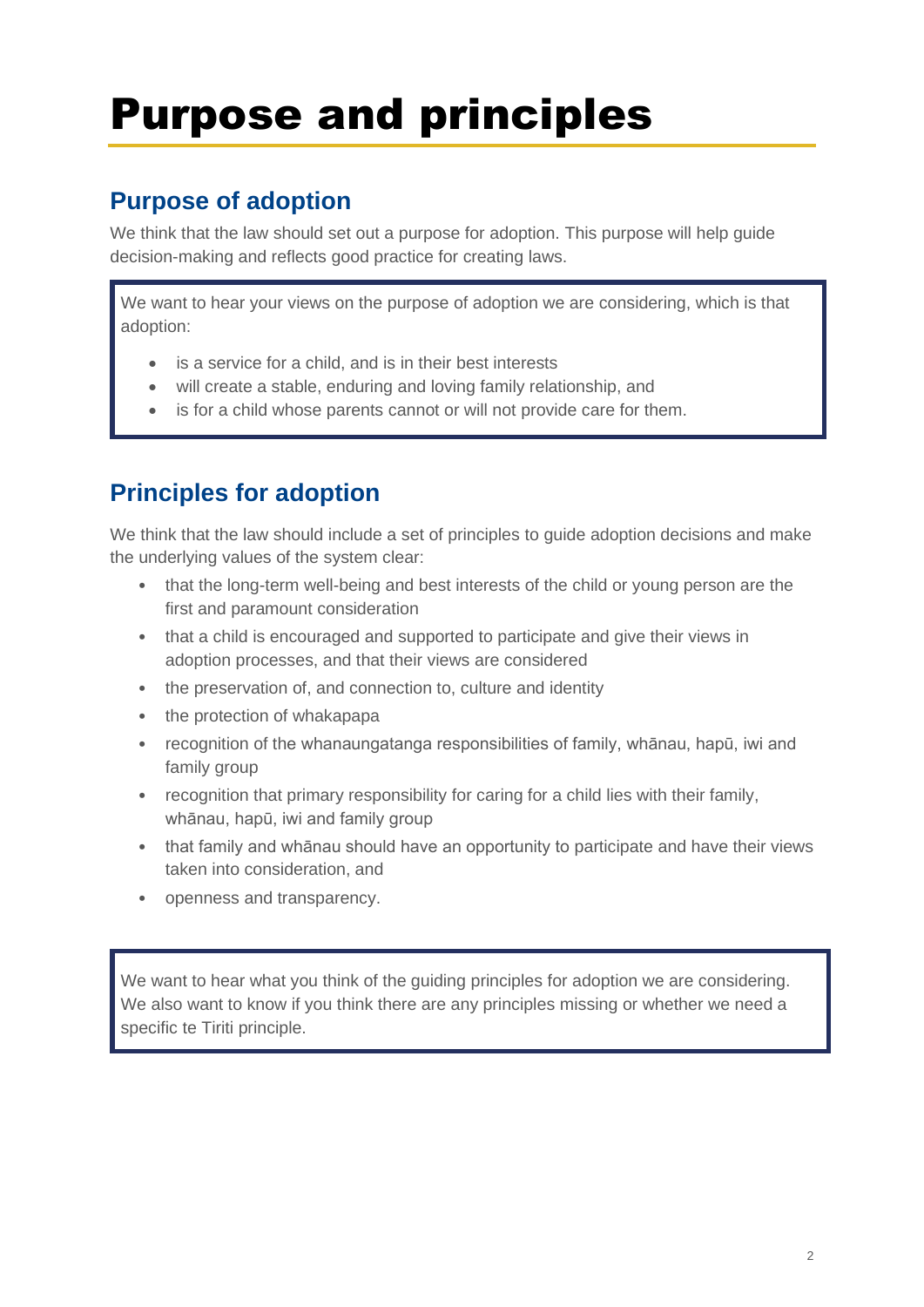## Who can be adopted?

We think that adoption should focus on the care needs of children and shouldn't allow adults to be adopted. This is consistent with other family law and the purpose for adoption we have suggested. It also matches our international agreements, for example the United Nations Convention on the Rights of the Child ('the Children's Convention').

We want to hear your views on whether the age limit for people to be adopted should be 16 or 18 years old.

## Who can adopt?

#### **Who can adopt?**

We've suggested that a person should be at least 18 years old to apply to adopt a child. This matches other laws with age restrictions based on a person's maturity.

We don't think people should be stopped from applying to adopt because of their sex or relationship status. We think it's more important to check they're suitable to adopt the child. We also think that step-parents should be able to adopt step-children if it's in the child's best interests.

We want to hear your views on whether a person should be 18 years old before they can apply to adopt. We also want to know whether you think there should be any other criteria.

#### **Adoptions involving different cultures**

We are thinking about whether the law should assume that it is normally in a child's best interests to be adopted by people from the same culture. This would recognise that it can be hard to for adopted people to stay connected to their culture if they are adopted by parents from another culture, but it wouldn't stop cross-cultural adoptions from happening altogether.

We want to hear your views on whether the law should encourage children to be adopted within their own culture.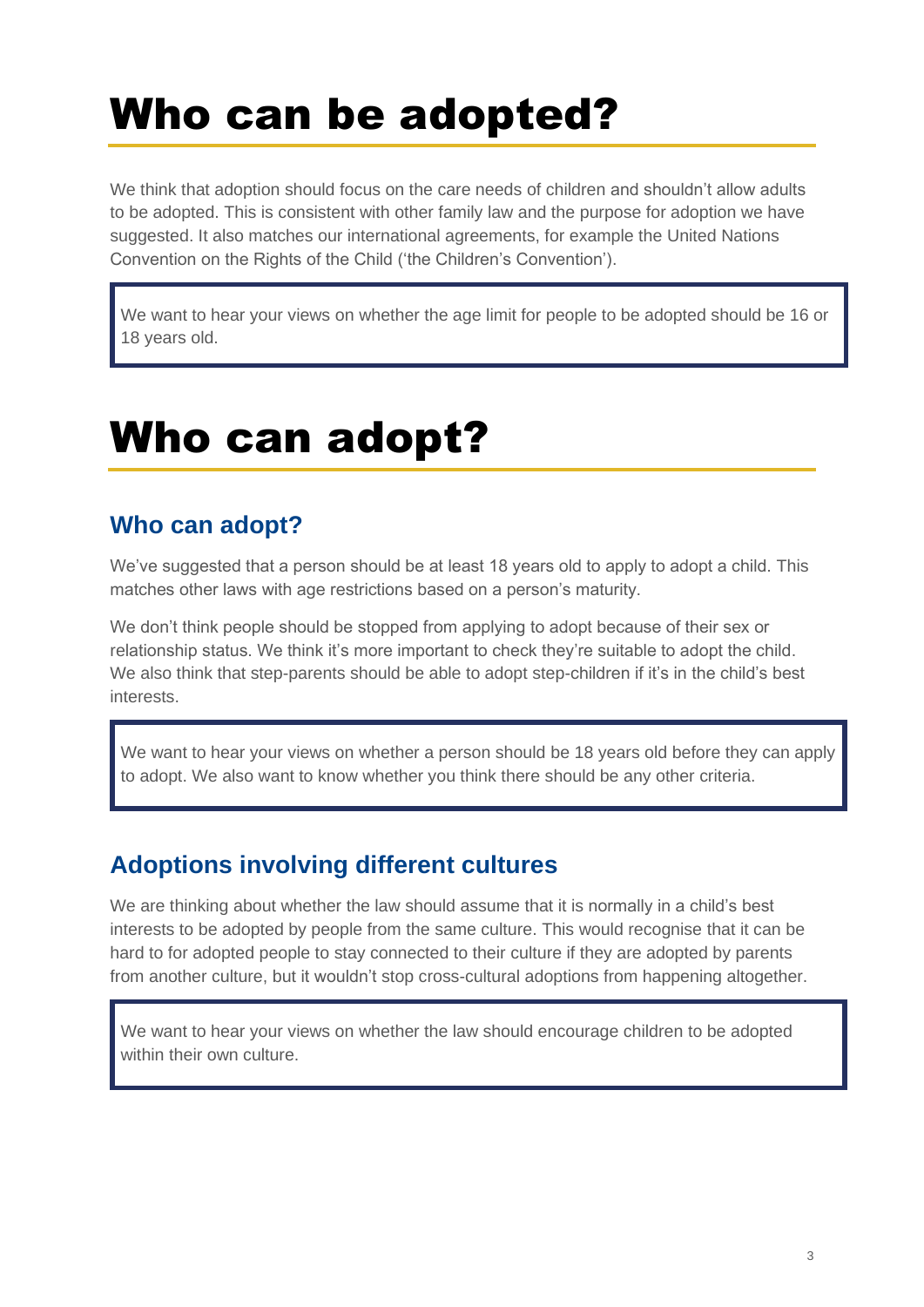# What happens if a child is placed for adoption?

#### **Social worker to represent the child**

We have suggested that a dedicated social worker should be appointed for the child in adoption cases. The social worker should be matched to the child because of their similar characteristics, such as their personality, cultural background, training or experience. This could help the child to relate to the social worker more easily.

The social worker's job would be to support the child through the adoption process. Support would include helping the child to share their views, where they can do so. It would also include making sure the child has age-appropriate information about the adoption, its effect, and their rights. This option would help to protect the child's right to participate.

We want to hear your views on whether the child should have a dedicated social worker.

#### **Placement of children before an adoption order is made**

We think that the social worker should be able to approve a child's placement with the adoptive applicants before the adoption is finalised. Placement could be approved if the birth parents have given their informed consent and the social worker is satisfied that the adoptive applicants are suitable.

We want to hear your views on whether you think the child should be able to be placed with the adoptive applicants before an adoption order is made.

#### **Other care options**

We think the social worker should have to tell the birth parents about other less permanent care options that may be available for the child, and let them know the judge will look at whether other care options were considered before making an adoption order.

Adoption permanently changes a child's legal status. Because of this, we think it's important that the birth parents are made aware of other potential care options. For example, parenting or guardianship orders under the Care of Children Act might be more appropriate.

We want to hear your views on whether you think the social worker should have to tell the parents about other care options available when they ask about adoption.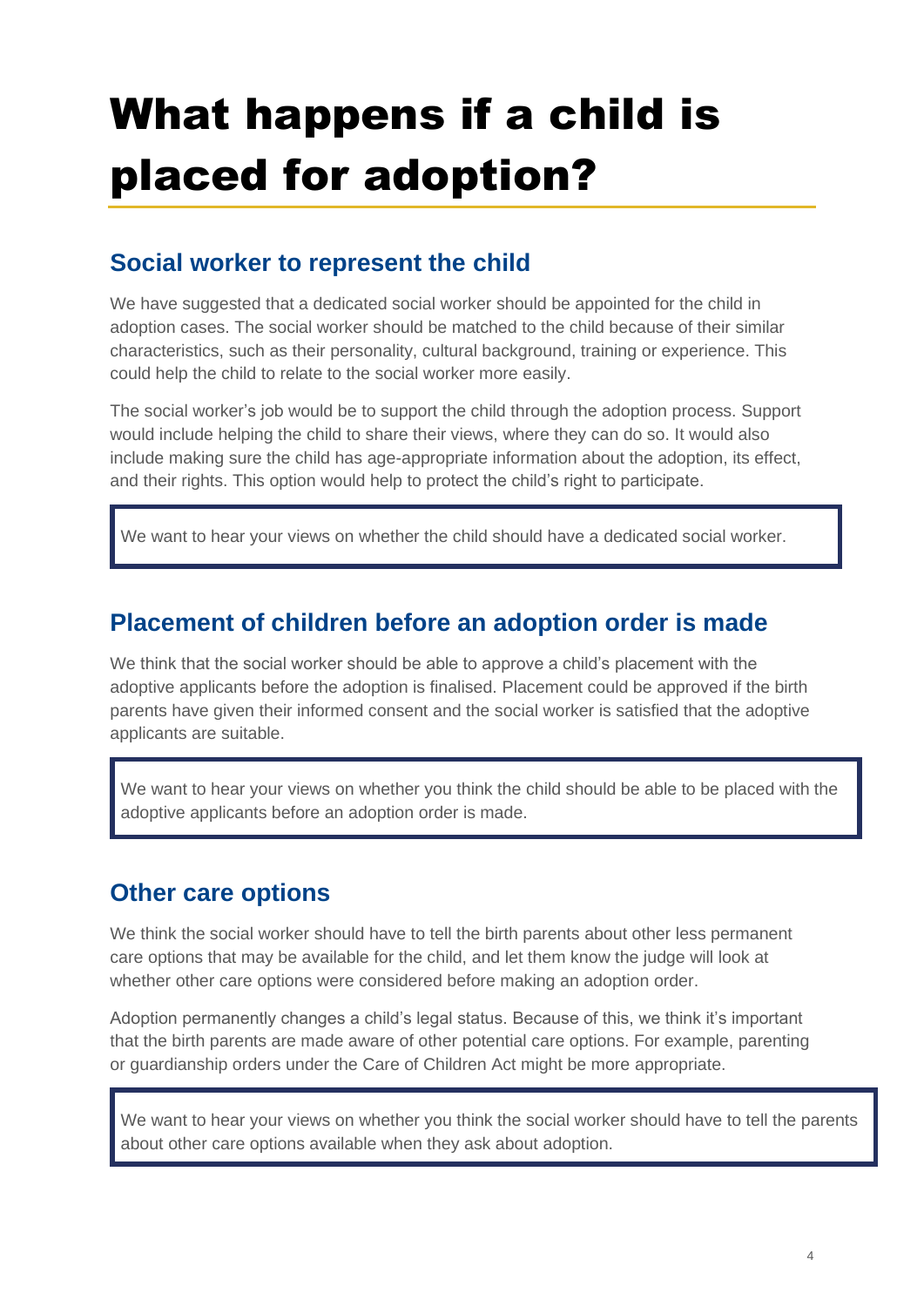### Who can have a say?

### **Children being adopted**

We've suggested that the dedicated social worker for the child should encourage them to participate and record their participation and views in their report to the Court. We also think that a lawyer should be able to be appointed to represent the child, and that the child should be able to attend and speak during adoption proceedings.

These options will make sure the Court can hear the child's views, either through a lawyer or to the Court directly. Hearing from the child can help the Court make better decisions. It also makes sure the child feels involved in the decision.

We don't think children should have to consent to their own adoption. Research shows children want to be involved, but often don't want to be making the decisions. The options we're looking at would allow the child to participate in the adoption process, without putting pressure on them to be the decision-maker.

We want to hear your views on these options we are considering for enabling children to participate in the adoption process.

### **Parents placing their child for adoption**

#### **Agreeing to the adoption**

We think that both parents should need to agree to their child's adoption, regardless of their relationship or guardianship status. Requiring both parents to consent recognises that primary responsibility for the child's care lies with their family and whānau. It also supports decision-making on whether an adoption is in the child's best interests.

We've suggested that a parent can't agree to the adoption until at least 30 days after the child is born. This gives the parents space and time to fully consider the adoption. We've also suggested that parents can take back their consent up until a final adoption order is made. This will protect parents who might change their mind about the adoption.

We've also suggested that a birth parent's agreement shouldn't be needed if they pose a risk to the child or other parent's wellbeing, or if they haven't met their duty of care toward the child.

The current law allows a person's agreement to be dispensed because they have a mental or physical incapacity. We think this should not be included in a new adoption system as those grounds are discriminatory and don't meet our human rights obligations, particularly towards people with disabilities.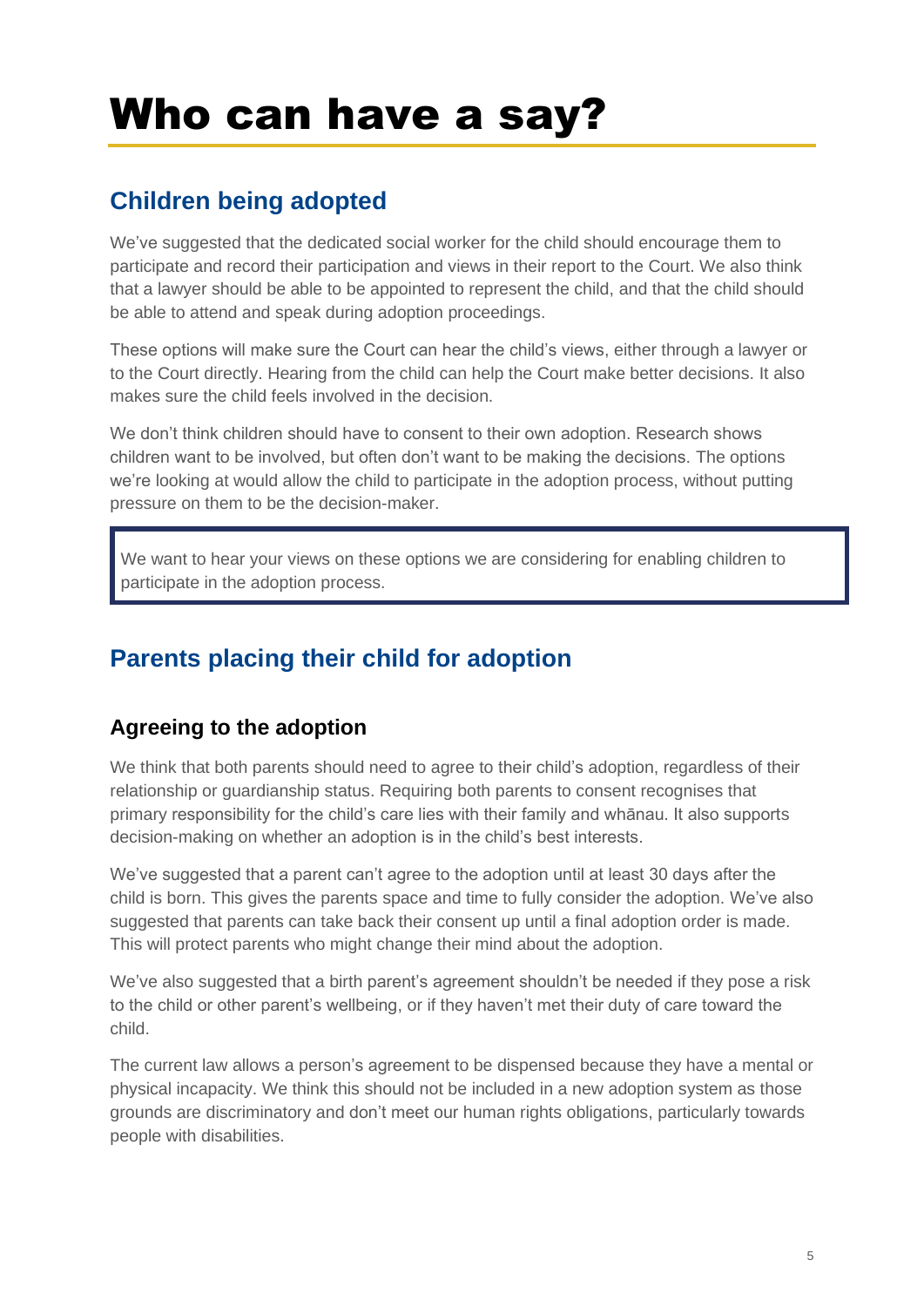We think that birth parents should be able to participate when the adoption case gets to court. This would mean the Court could hear from birth parents directly, which can help it decide if an adoption is in a child's best interests.

We want to hear your views on whether both birth parents should be required to consent to the adoption, when consent can be given for adoption after the child is born, and when birth parents' consent to adoption should not be required.

#### **Wider family and whānau**

We've suggested that the views of the child's family and whānau about the adoption should be included in the social worker's report. This will mean the family and whānau can be involved early in the process and means family or whānau-based care options can be explored. We also think that family and whānau should be able to share their views in their own words to the Court.

We think there are situations where it might not be appropriate for family and whānau to be involved. We've suggested that family and whānau won't need to be involved if it would cause unwarranted distress, which might include serious harm. We think that either a government department, the Court, or a combination of both, could make the decision about whether unwarranted distress might occur.

We want to hear your views on the options we're considering for involving family and whānau in the adoption process. We also want to hear your views on who you think should decide if involving the family and whānau would cause unwarranted distress.

#### **Hapū and iwi**

Some other countries require consultation with indigenous groups where an indigenous child is to be adopted. For example, New South Wales in Australia requires a relevant indigenous community organisation to be consulted before an indigenous child is adopted.

Consulting with a child's hapū and iwi when tamariki Māori are placed for adoption would honour the Tiriti partnership and support Māori collective decision-making processes. It would also recognise the distinct rights of hapū and iwi to exercise rangatiratanga in the care and protection of tamariki who whakapapa to them.

We want to hear your views on whether a child's hapū and iwi should have to be consulted when tamariki Māori are placed for adoption.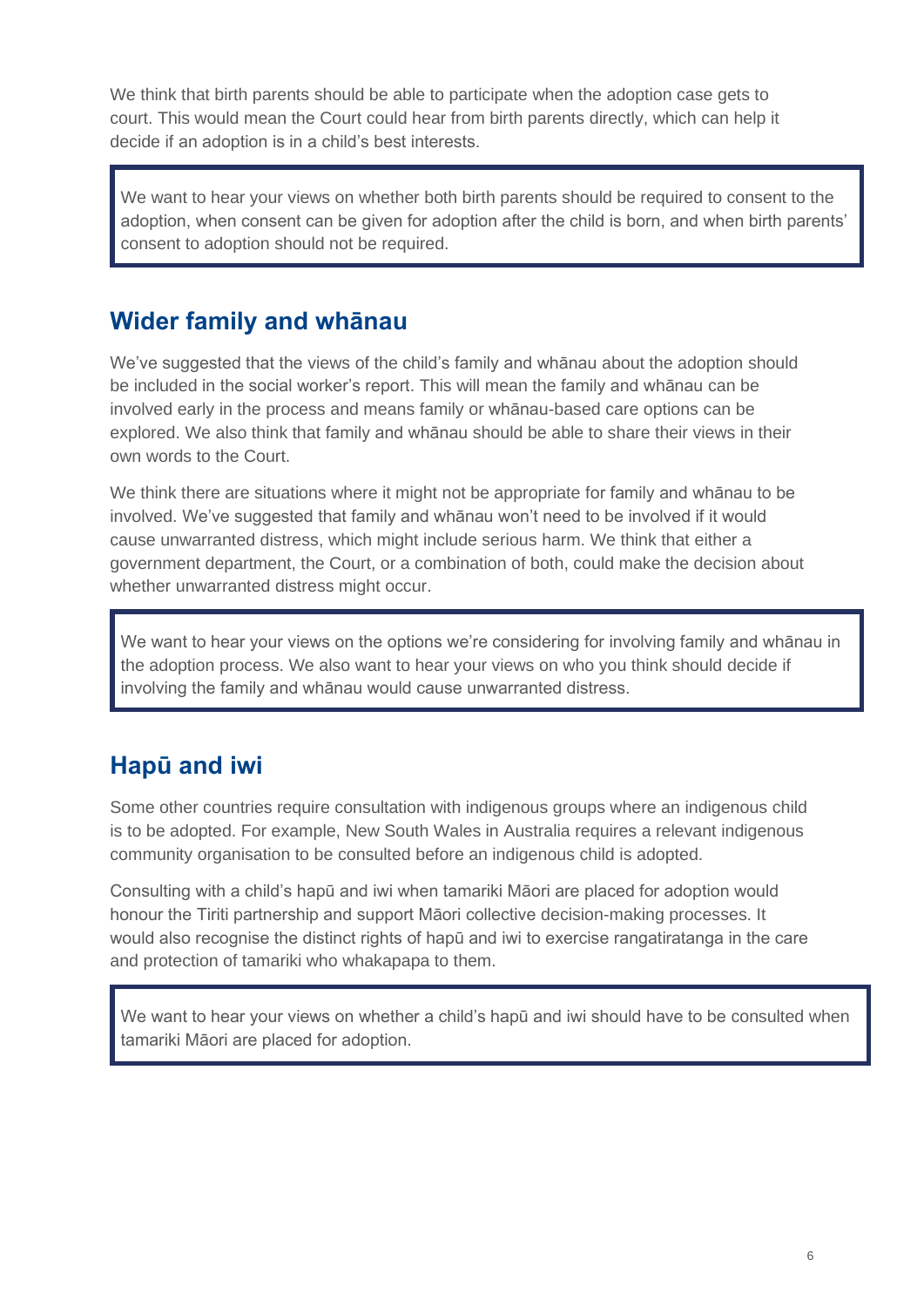## Who makes the decisions?

#### **Government, the Court, and accredited bodies**

We think that it's appropriate for the Family Court to keep making domestic adoption decisions. The Court is an impartial decision-maker that is experienced in making other family law orders, such as parenting and guardianship orders. Most people see the Court as a legitimate decision-making body.

We also think assessments and other administrative processes are best managed by government agencies. Government agencies are held publicly accountable and are subject to rigorous reporting requirements. Agencies currently involved in the adoption process work hard to ensure children's best interests are upheld, despite issues with the current law.

We want to hear your views on whether the Court should continue to be responsible for decisionmaking in the adoption process, and whether government agencies should continue to be responsible for assessments in the adoption process.

### **Adoption support from Oranga Tamariki**

We think that all adoptive applicants should have to engage with Oranga Tamariki before making an application to the Court. This means Oranga Tamariki can check the adoptive applicant's suitability and the child's safety and best interests early in the process. It would also mean that applicants can access support and education from Oranga Tamariki and may provide some protection to birth parents from being pressured to agree to an adoption.

We want to hear your views on whether adoptive applicants should be required to engage with Oranga Tamariki before making an adoption application.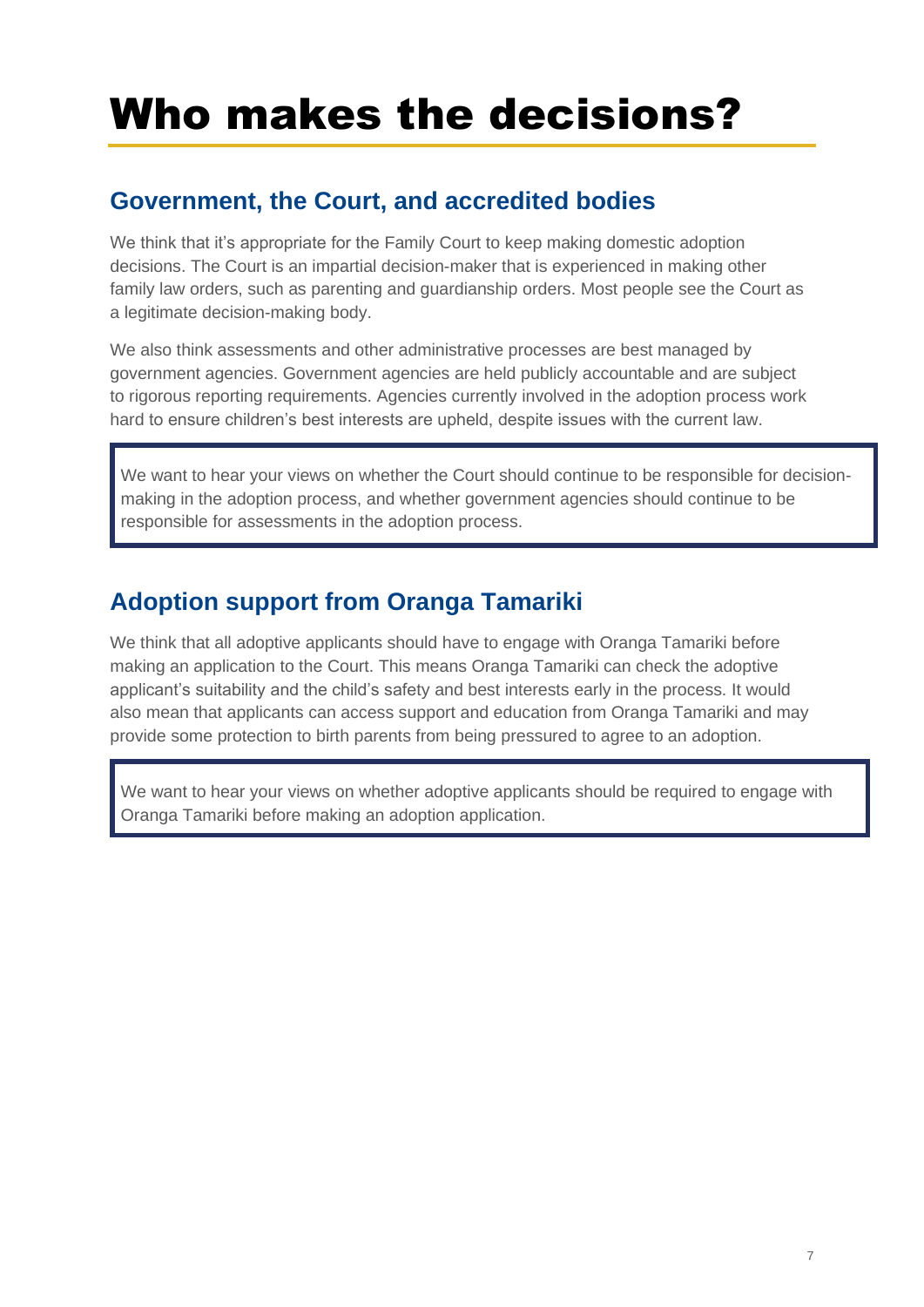# How are adoption decisions made?

### **Suitability of adoptive applicants**

We think a judge should have to be satisfied that the applicants are suitable to adopt before making an adoption order. We don't think any specific suitability criteria should be set out in law. Instead, we think the social worker report and any other relevant information should inform the Court's decision on whether applicants are suitable to adopt.

We want to hear your views on whether a judge should have to determine that applicants are suitable to adopt before making an adoption order, and whether this decision should be informed by the social worker report and any other relevant information.

#### **Social worker reports**

We think that the law should set out some of the things that need to be included in the social worker report. This would make sure the judge understands the circumstances of the adoption and help them to make an informed decision. We think the report should include:

- how the child participated, including any views shared by the child
- the suitability of the adoptive parents
- views of the child's family and whānau
- the child's cultural information.

We think the assessment of the suitability of adoptive parents should be left to professional discretion, rather than being set out in law. This would make the assessment more flexible and allow for case-by-case decision-making.

We want to hear your views on whether the law should set out some of the things to be included in the social worker report.

#### **Access to other information**

We think the Court should be able to order extra reports. It's important that the Court has all relevant information available when it's deciding about an adoption. We've suggested the Court should be able to order cultural, medical, psychiatric or psychologist reports if it thinks they are needed to support its decision-making. This matches the powers the Court has in other family law cases.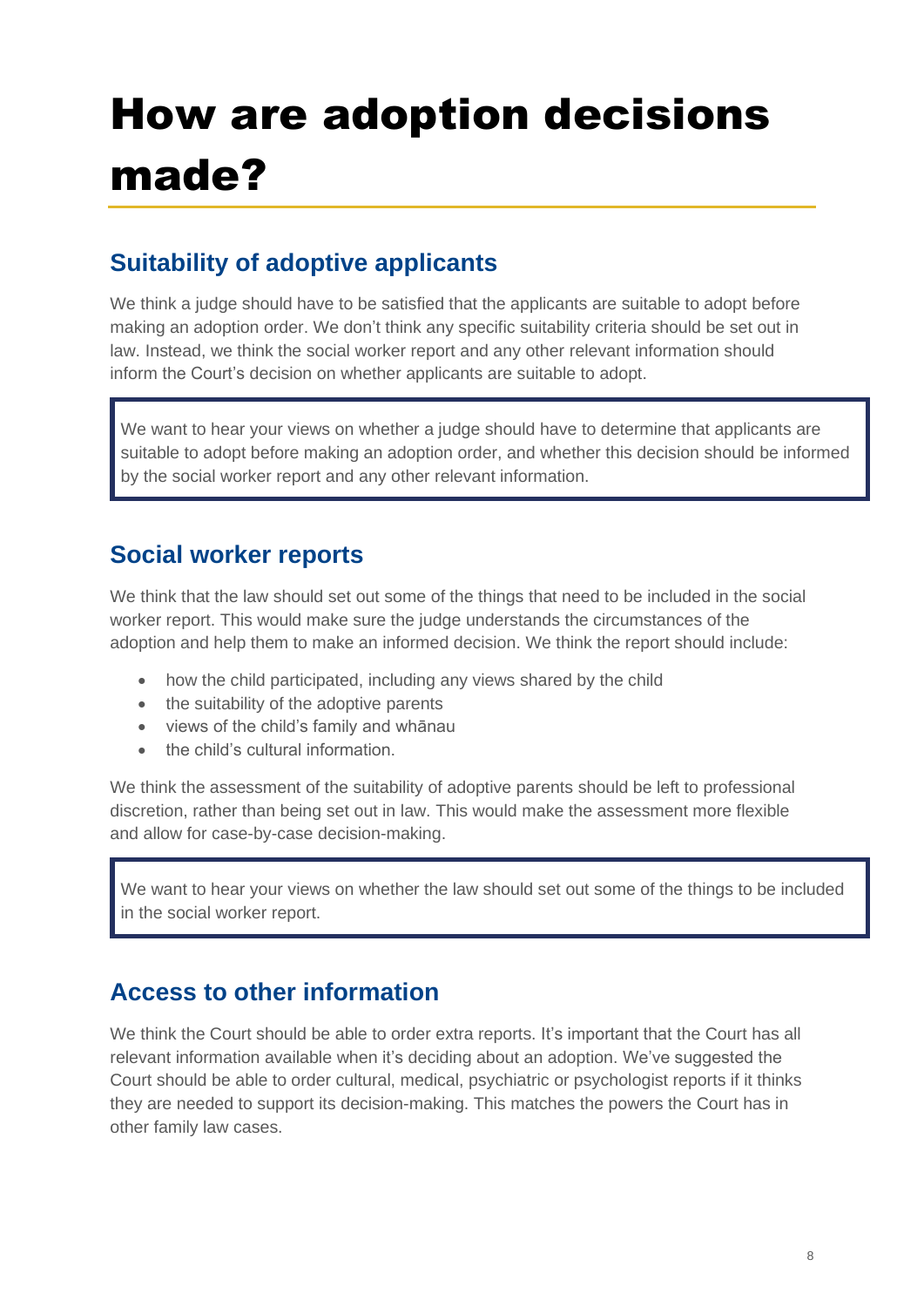We want to hear your views on what report-ordering powers the Court should have in adoption cases.

#### **Alternative care options**

We think that judges should need to be satisfied that other care options have been considered before making an adoption order. This would help the judge decide whether adoption is the most suitable care option and is in the child's best interests. This option links in with the other option on page 4, which would require a social worker to tell the birth parents about other care options available.

We want to hear your views on whether judges should be satisfied that other care arrangements have been considered before making an adoption order.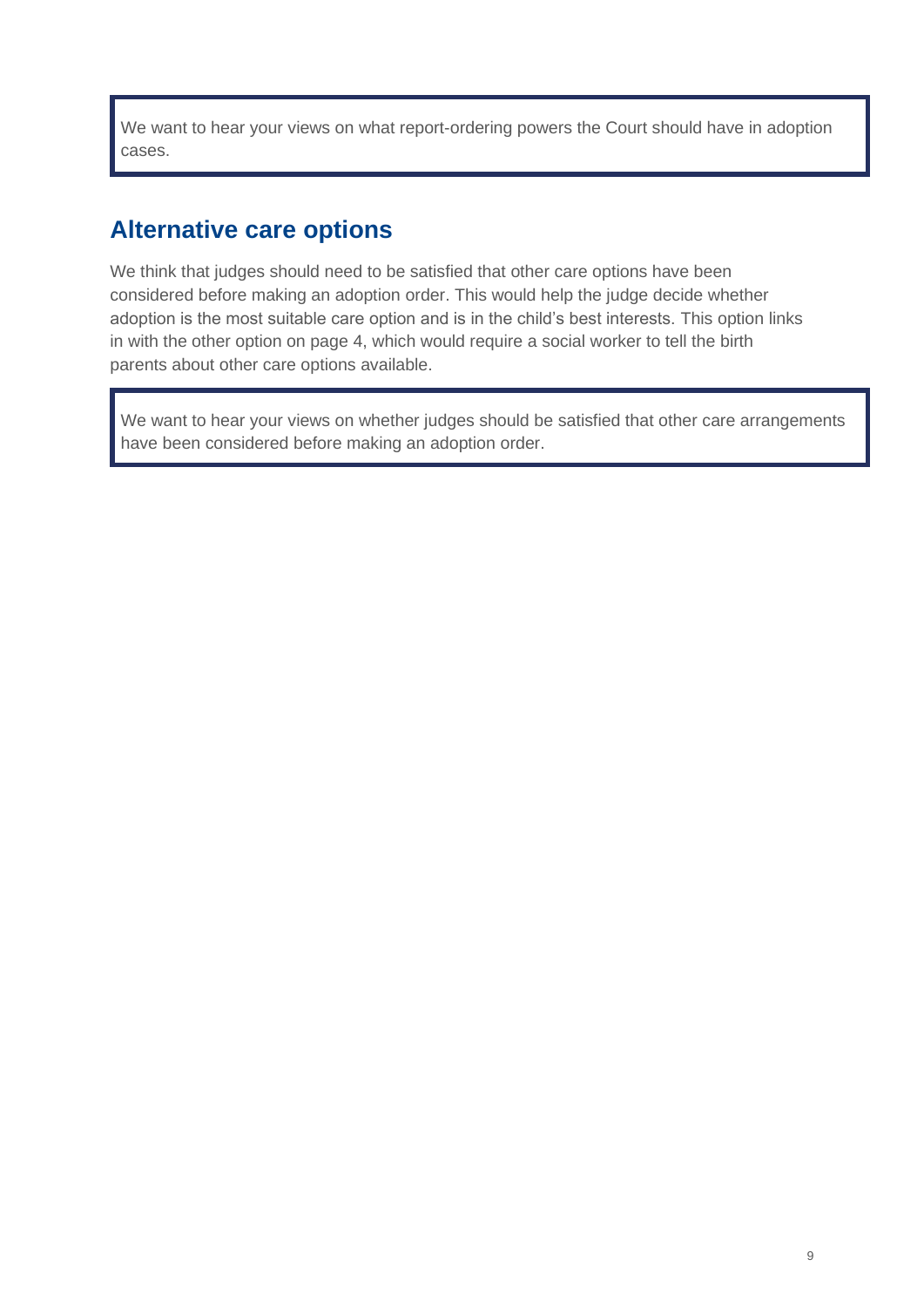# What is the legal effect of adoption?

### **Final adoption orders**

We think that a judge should always make a final adoption order, unless they think an interim order is desirable in the circumstances. This would provide certainty for everyone involved, which could help the child and adoptive parents' relationship develop.

We want to hear your views on whether there are any circumstances where interim orders should be used. For example, to provide time for contact agreements to be made.

#### **Legal effect**

We think the adopted person should be able to keep a legal connection to their birth parents, as well as have a new connection to their adoptive parents. This would protect their right to identity and family connection, while also providing certainty and security for their new family relationship. It also aligns with the practice of open adoption which has developed over the last 30 years, and is more consistent with tikanga Māori, where childcare duties may be shared but connections to family and whānau never change.

We think that guardianship responsibilities should be transferred from birth parents to adoptive parents. These responsibilities include having day-to-day care of the child and determining for, or with, the child important matters affecting them, for example, where they live, medical treatment and education choices. Transferring guardianship responsibilities provides certainty for those involved and reflects the purpose of adoption we've suggested (see page 3).

Consistent with the current law, we've suggested that adoptive parents should be financially responsible for the child and that adopted children should be able to inherit citizenship from both sets of parents.

We want to hear your views on the options we're considering relating to adoptive children's legal connections to their birth parents and adoptive parents. We also want to hear your thoughts on who should have guardianship responsibilities, and how financial responsibility and citizenship rights should be determined.

#### **Inheriting property**

Currently, adopted people have to be specifically mentioned in a will to inherit property from their birth parents, as they aren't counted as their children. Birth parents also can't inherit from the adopted person in a similar way.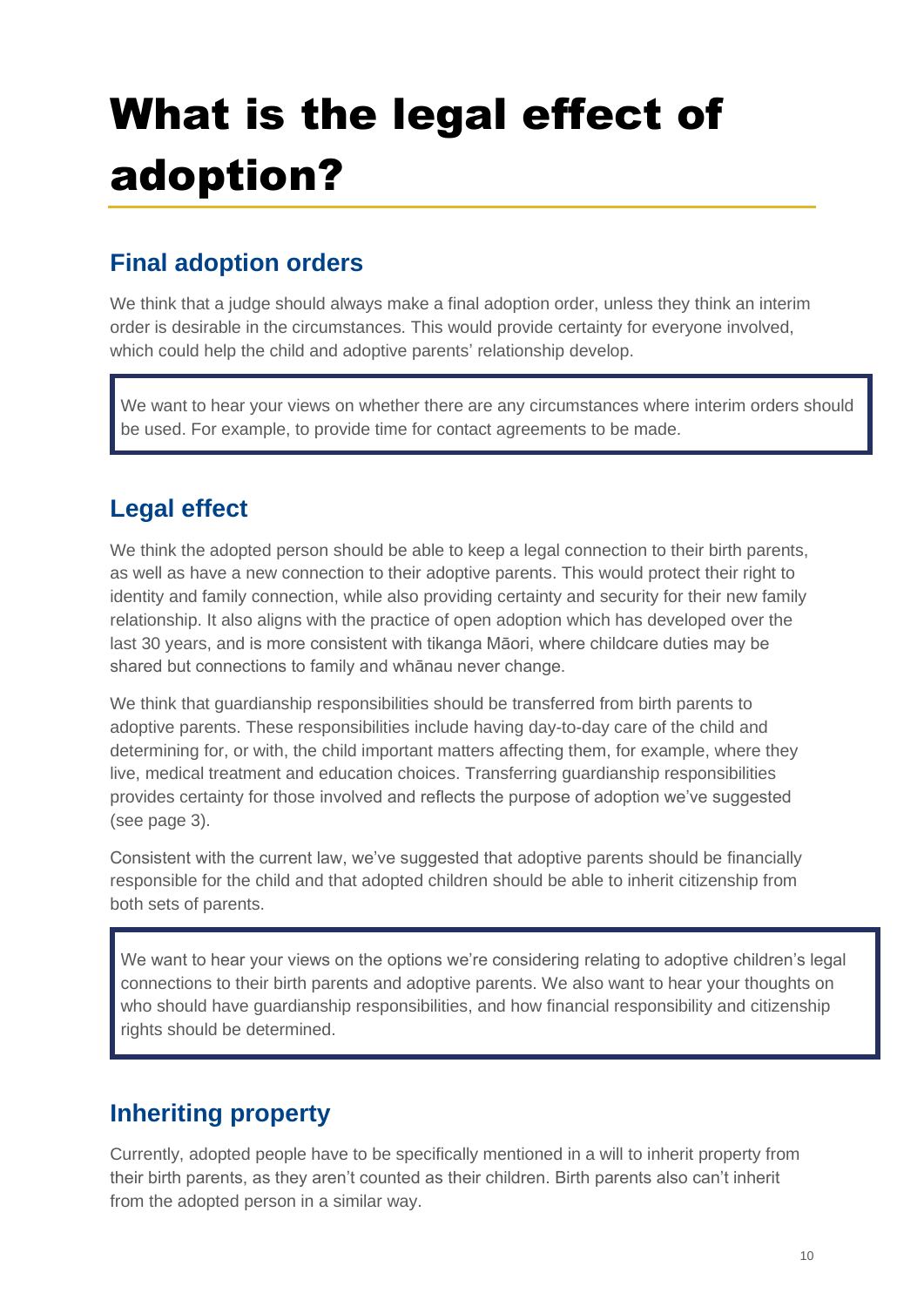We are not looking at changing the rules for how adopted people inherit property as part of adoption law reform. Te Aka Matua o te Ture | The Law Commission recently reviewed New Zealand's succession law (inheritance, or what happens to property after a person dies). The Government response to the Law Commission report accepts that reforms in succession law is required, but this would be a significant programme of longer term work.

We are interested in your views on what the inheritance rules should be for adopted people.

#### **Adopted people's birth certificates**

We've suggested that adopted people should have two birth certificates:

- one birth certificate with only their adoptive parents listed, and
- one birth certificate with both their birth and adoptive parents listed.

This approach would mean adopted people can choose which birth certificate to use day-today. It recognises that some adopted people might want to keep their adoption status private, and some may not. This flexible approach also recognises that what an adopted person wants on their birth certificate may change as they get older.

We want to hear your views on whether adopted people should have access to two birth certificates.

#### **Changing children's names in adoption**

We think that a judge should be able to consider changing an adopted person's surname at the time of the adoption, where they deem it appropriate. Surnames are important to a person's identity and connection to their birth family, family history and whakapapa. This option balances the importance of a person's name, while also recognising that sharing a surname with the adoptive family may give a sense of connection and belonging.

We are looking at two options relating to changing an adopted person's first name. Either:

- first name changes shouldn't be allowed as part of the adoption process; or
- first name changes should be allowed only when it's in the child's best interests.

Preventing a child's first name being changed as part of the adoption process could help to protect their identity. However, flexibility may allow for situations where a change may be in the child's best interests, for example, if the child is named after an abusive family member.

We want to hear your views on the options we are considering for changing children's names in an adoption. Specifically, we want to know if you think an adopted child's first name and surname should be able to be changed and, if so, when.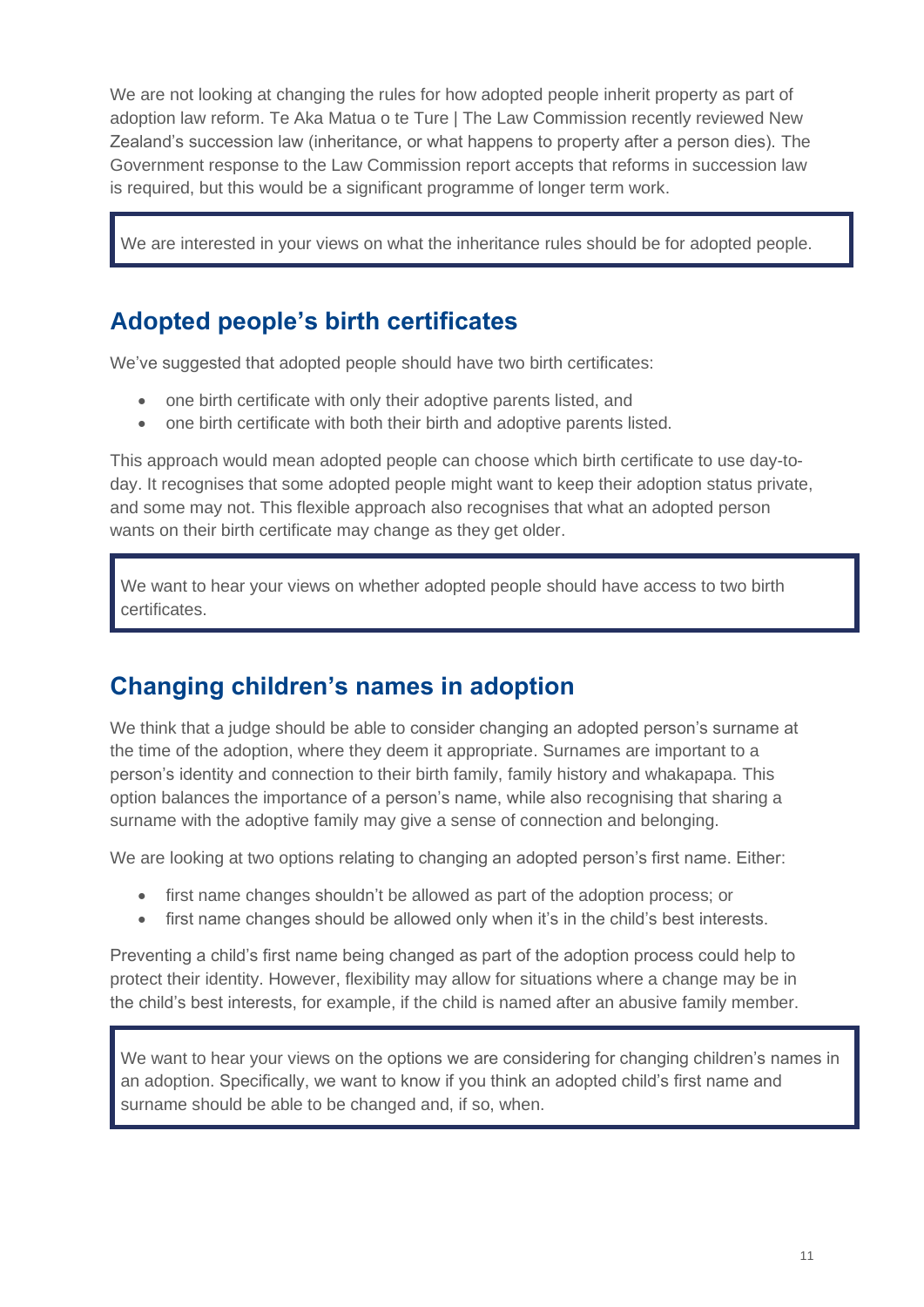# What ongoing contact can adopted children and birth parents have?

#### **Post-adoption contact**

We suggest that families should have to think about making a contact agreement before an adoption is finalised. Maintaining contact with birth family and whānau after an adoption can protect an adopted person's best interests, family connections, and reflects the principle of openness. Agreements could set out how the adopted person would stay in contact with their family, and could be referred to and changed over time. We think that family and whānau should be able to be involved in making the agreement, where appropriate.

We've also suggested that the adoptive parents should need to talk to the birth parents about how they can stay in contact if they (and the child) are moving away. It could result in a contact agreement being changed.

We want to hear your views on whether families should have to think about making a contact arrangement before an adoption is finalised. We also want to know if you think adoptive parents should have to consult the birth parents on how contact can be maintained if the adoptive parents and child move away.

#### **Enforceability of contact agreements**

We're thinking about whether contact agreements should be enforceable. If they were, people could have the agreement enforced in court if it wasn't being followed. However, enforcing the agreements may be harmful to the child if disputes over contact are escalated to court. The court process could also challenge good-faith relationships.

We want to hear your views on whether you think contact agreements should be enforceable.

#### **Post-adoption culture plans**

We're also thinking about whether post-adoption culture plans should be required if the adoptive applicants are from a different culture to the child. The plan could form part of the contact agreement. A culture plan would reinforce the child's right to culture. It would also make sure that adoptive parents know the child's cultural needs and record how they intend to maintain the child's connection to their culture.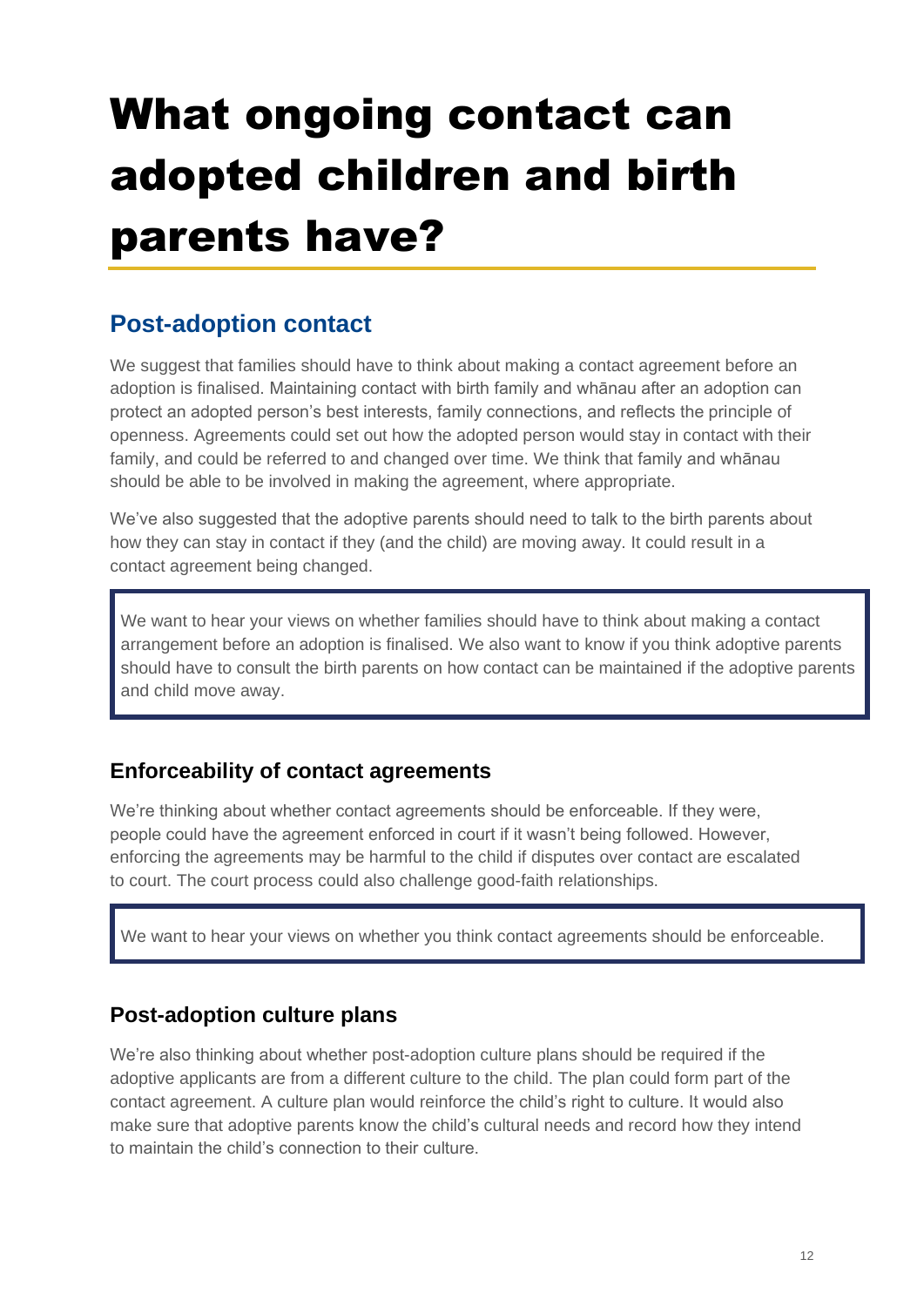However, culture plans may be inflexible and not responsive to the changing needs and interests of the child. They might set out unrealistic expectations. There's also no guarantee that the plan would be followed after the adoption.

We want to hear your views on whether you think post-adoption culture plans should be required.

## What support can people access?

We think it's important that the new adoption system provide appropriate support for people impacted by adoption. Everyone impacted by adoption will have different support needs. Common types of adoption support used around the world include:

- Counselling or therapy, such as for birth parents before they place their child for adoption or give their consent to the adoption
- Support groups
- Education (before and after an adoption)
- Reunification services

There are likely other types of support that would be helpful that we haven't listed above.

We want to hear your views on what support should be available for people impacted by an adoption and when it should be available.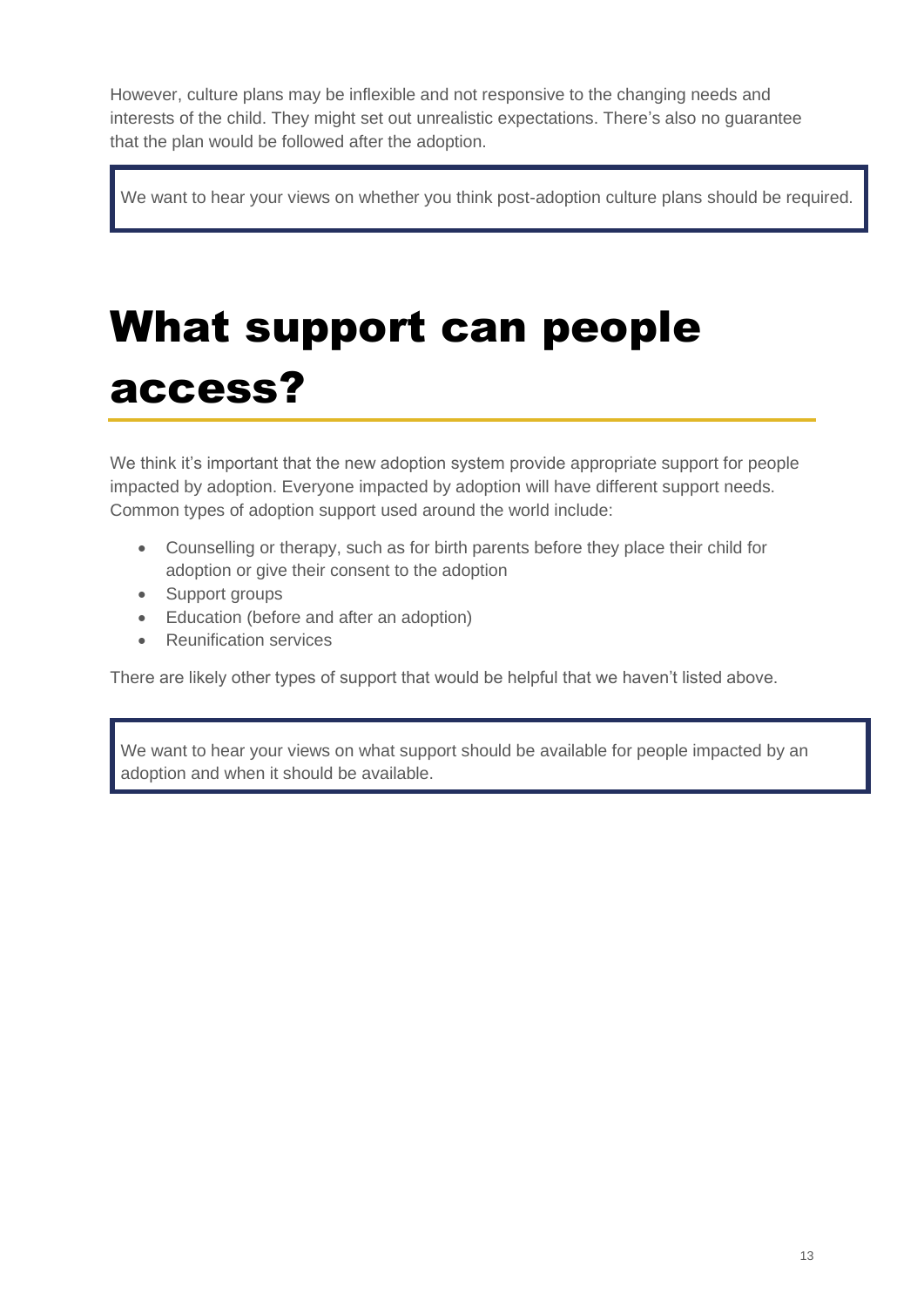# Who can access adoption information and when?

#### **Access to adoption information**

We've suggested removing age restrictions for accessing adoption information. This means adopted people would be able to apply to access information whenever they're ready. We've also suggested that adopted people can access information on their original birth record automatically, in the same way people who are not adopted can.

We think the law should make it faster and easier for adopted people to access their information. For example, we don't think people should have to undergo counselling when applying for information on an original birth record. We also don't think people should need to provide an original birth certificate to access information held by Oranga Tamariki.

We want to hear your views on whether age restrictions on accessing adoption information should be removed, and whether the law should make it faster and easier for adopted people to access their information.

#### **Other people's access to original birth records**

Access to pre-adoption records is currently extremely limited. An adopted person's original birth record is one of the exceptions to the general rule of open birth registers. If anyone orders an adopted person's birth certificate, it will only show their post-adoption information. That means the adoptive parents are recorded as if they were their birth parents unless they've chosen to be recorded as adoptive parent.

Options could include having records open by default, limiting access to the adopted person, their parents, and their family and whānau, or allowing anyone to access the records who has a good reason to.

We want to hear your views on who else should be able to access an adopted person's original birth record, other than the adopted person and their birth parents.

#### **Information protected by vetoes**

We're thinking about whether the current veto system needs to change. The veto system applies to some adoptions that happened before 1986. It allows some people to block others from accessing their identifying information on the original birth record. In many cases, it is birth parents who have vetoes in place which stop adopted people from accessing their original birth record. Vetoes last for 10 years and can be renewed.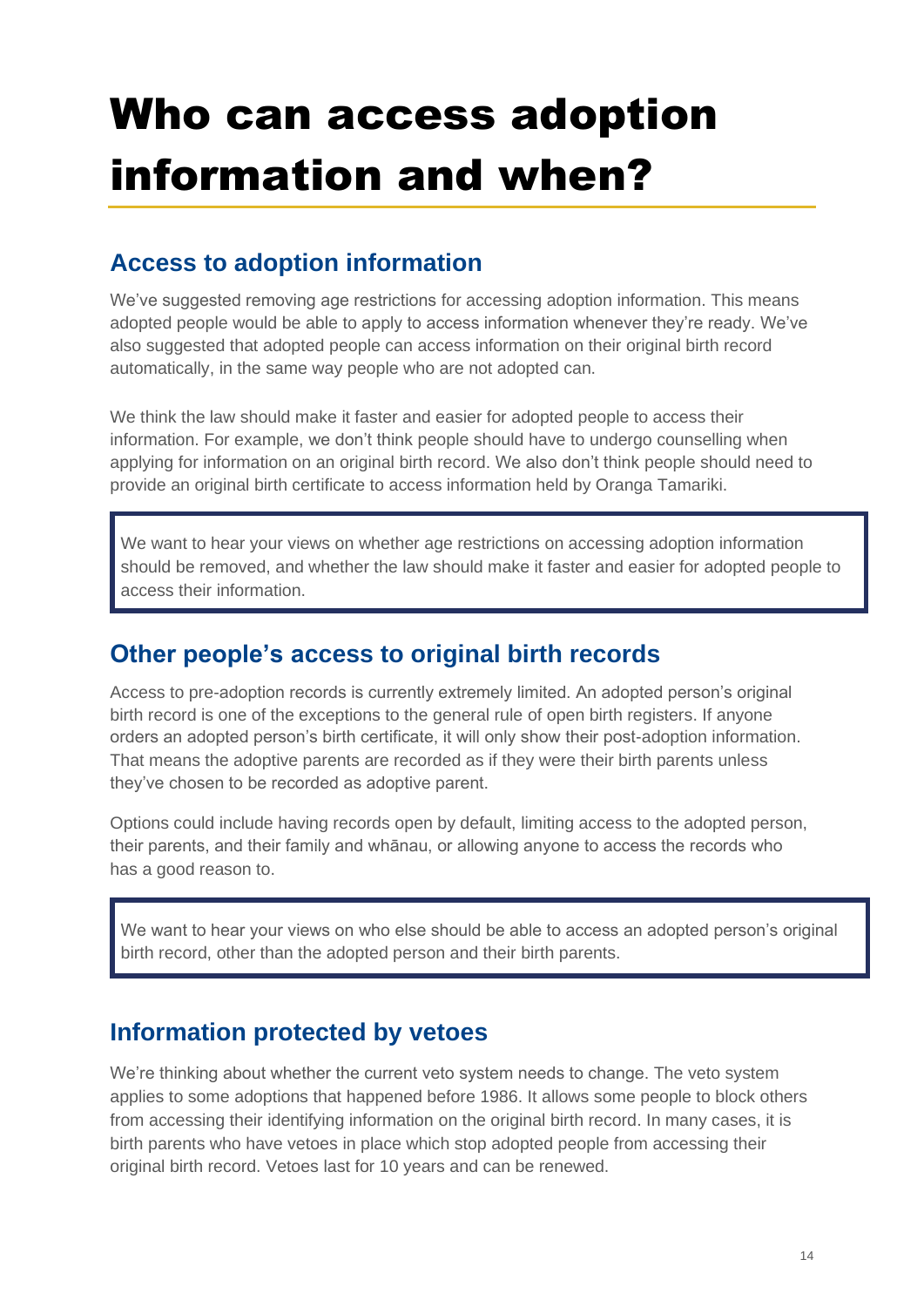The veto system creates tensions between the right to privacy (of the veto holder) and the right to identity and information (of the person seeking the information). Currently, the balance leans towards the rights of veto holder.

In particular, we're looking for feedback on the following options:

- Keeping the current veto system, so people who have one in place can continue to renew them every 10 years indefinitely; or
- Changing the current veto system so that all vetoes have one final renewal available that lasts for 1-2 years. After that time, the veto would end, and the information could be accessed by the other party. People who would experience unwarranted distress by having their veto expire could apply to have the veto extended further.

The second option would change the current balance and prioritise the rights of the person seeking the information, most of whom are adopted people. This would be more consistent with the objectives for reform. However, it would likely cause harm to those who still have a veto, many of whom are likely to be elderly and may be vulnerable.

We want to hear your views on whether the current veto system should continue, or whether it should end but allow people who would experience unwarranted distress to have a further extension.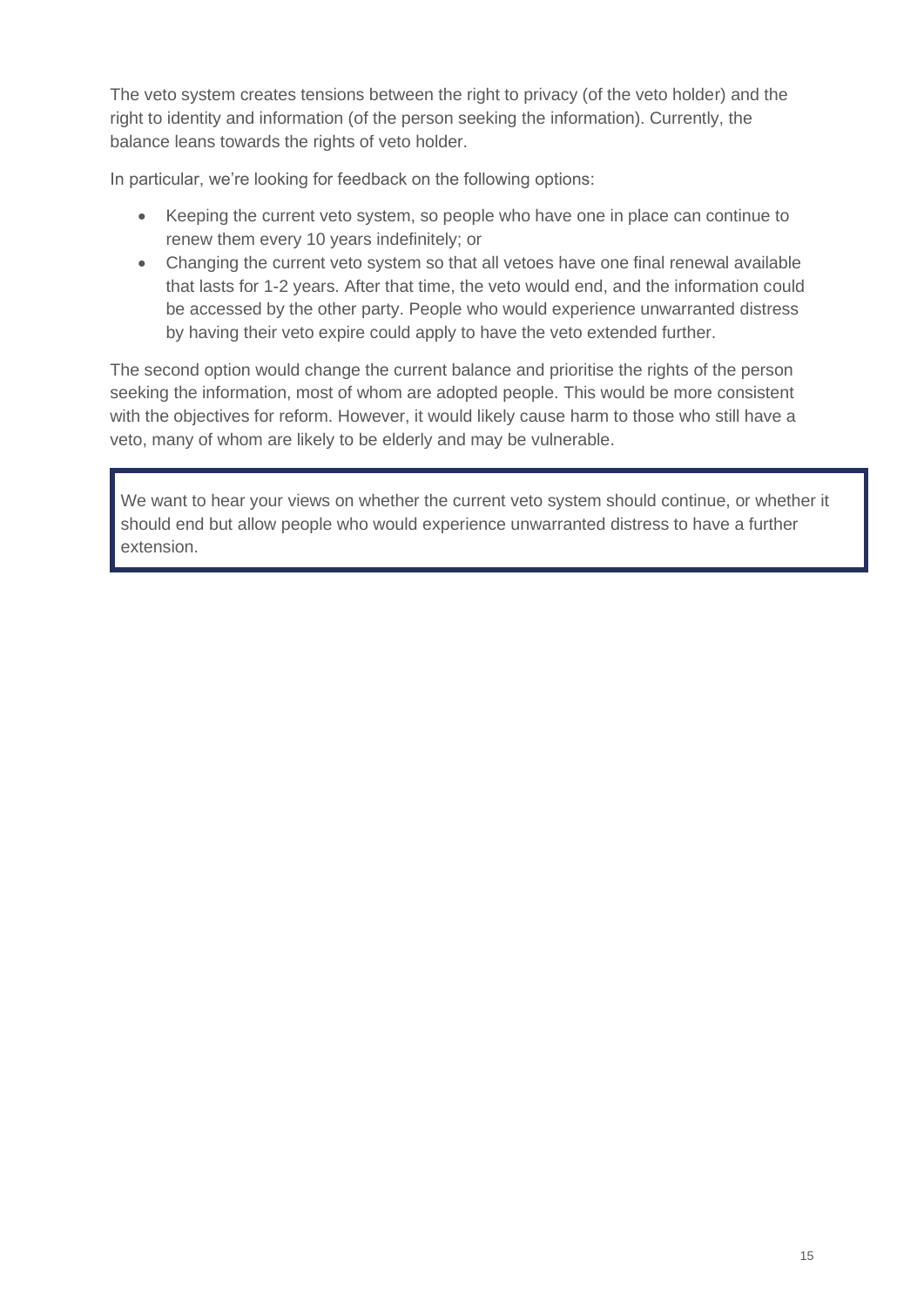## What if things go wrong?

#### **Varying an adoption order**

We're thinking about whether the law needs to allow the Court to vary (or change) as it's currently unclear when and why an adoption order might be varied. There may need to be a power to vary an adoption order in case the Court makes a mistake when the order is made. For example, if details are recorded incorrectly on the adoption order.

We want to hear your views on whether there needs to be a power to vary an adoption order.

#### **Discharging an adoption order**

We think there should be changes to when an adoption order can be discharged (or reversed). When an adoption order is discharged, the birth parents return to being the adopted person's legal parents. The law should balance flexibility against the need for an appropriate level of scrutiny.

If the adopted person is a child (depending on what age is agreed for who may be adopted as outlined on page 3), we think that the birth parents or the adoptive parents should be able to apply to reverse the adoption order. If the adopted person is an adult, we think that only they should be able to apply to have the adoption order reversed. We're also thinking about whether 16- and 17-year-olds should be able to apply on their own behalf.

We've suggested changing the test for reversing an adoption order. We think the Court should have to be satisfied that reversing the order would be in the adopted person's interests. We've also suggested expanding the grounds for reversing an order to include where there is mutual consent of the birth and adoptive parents, or if there is an 'irretrievable breakdown' in the adoptive relationship. An order could still be reversed on the grounds of material mistake or misrepresentation.

We don't think that birth or adoptive parents should need to consent (or agree) to an adoption order being reversed. However, we do think both sets of parents should be able to share their views with the Court, if they wish.

If the adopted person is a child, the Court will need to consider who will care for the child if the birth parents don't want to. We've suggested that the Court should also consider whether other orders under the Care of Children Act or the Oranga Tamariki Act need to be made.

We want to hear your views on who can apply to reverse an adoption order when the adopted person is a child or adult, and in what circumstances an adoption order can be reversed. We also want to hear your views on whether the birth or adoptive parents should be required to consent to an adoption order for an adult being reversed, and whether the Court should have to consider making other care orders.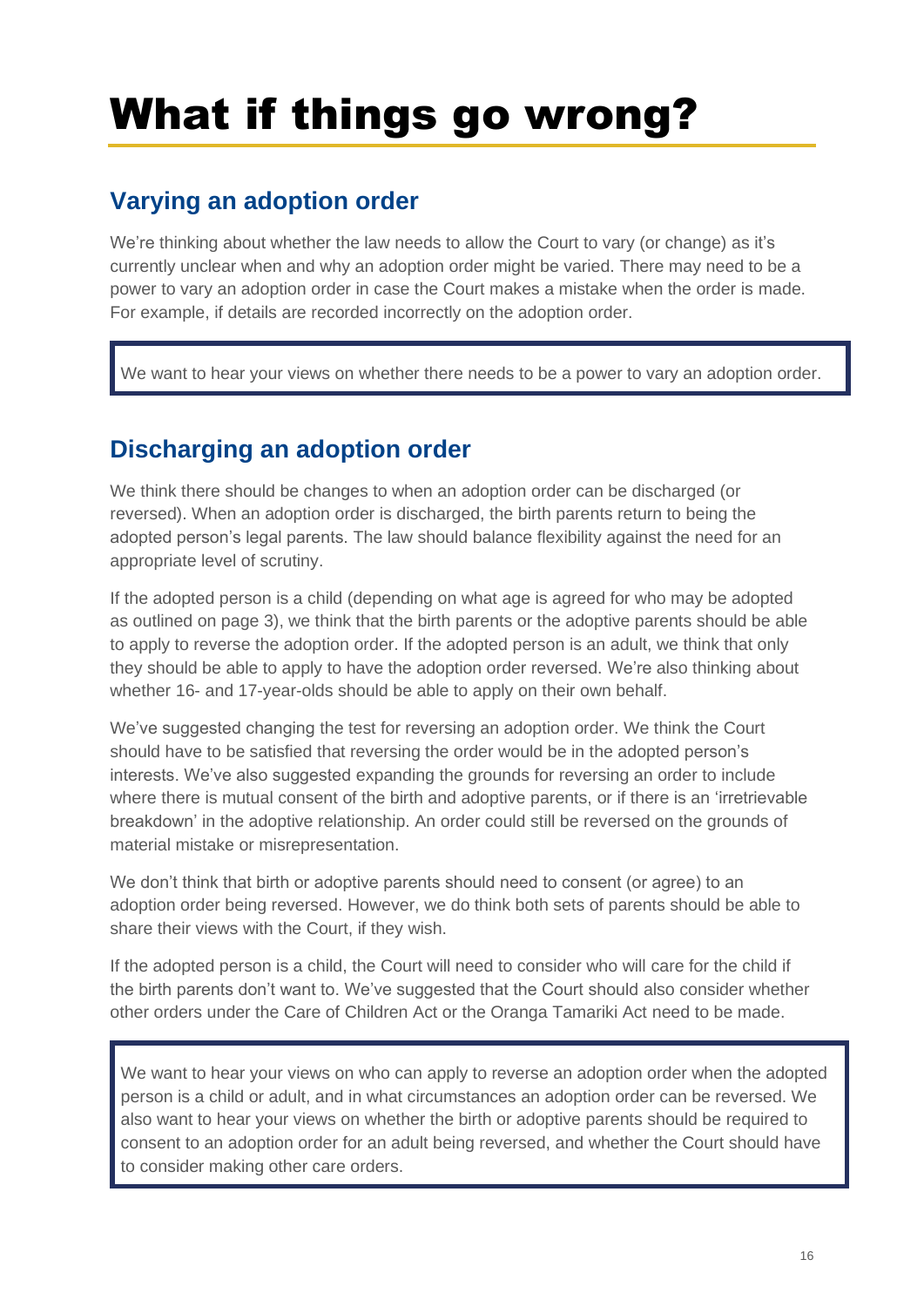# What happens in overseas and intercountry adoptions?

#### **Recognition of overseas and intercountry adoptions**

We think we should continue to recognise overseas adoptions so that families who move to New Zealand can have their relationships recognised. We also think there's still a place for intercountry adoption in New Zealand, but we need to ensure children's rights are protected.

We have suggested that the law could clarify the two pathways using the following definitions:

- Overseas adoptions are ones where both the child and adoptive applicant(s) don't live in New Zealand.
- Intercountry adoptions are ones where the adoptive applicant(s) live in New Zealand and the child lives overseas.

We haven't vet identified specific options for what the processes for each pathway should look like. However, we think there will need to be:

- criteria for when New Zealand recognises an overseas adoption; and
- new protections for intercountry adoptions to make sure they are in the child's best interests and match more closely to the Hague Convention adoption process.

Once the new pathway is set up, we think it's important for overseas adoptions to continue to be recognised through an administrative process rather than through the Court. This would mean families moving to New Zealand won't need to go through an extra step to have the adoption recognised.

We want to hear your views on the options we're considering relating to overseas and intercountry adoptions, and what the new pathways should look like.

#### **Hague Convention intercountry adoptions**

We think it's appropriate to continue to allow Hague Convention intercountry adoptions. The Hague Convention reflects international best practice and during engagement we heard support for the process. People agreed that all children adopted under the Hague Convention should have the same citizenship rights, no matter where they're adopted. We're currently looking at how to ensure this happens.

We want to hear your views on whether we should continue to facilitate intercountry adoptions via the established Hague Convention process.